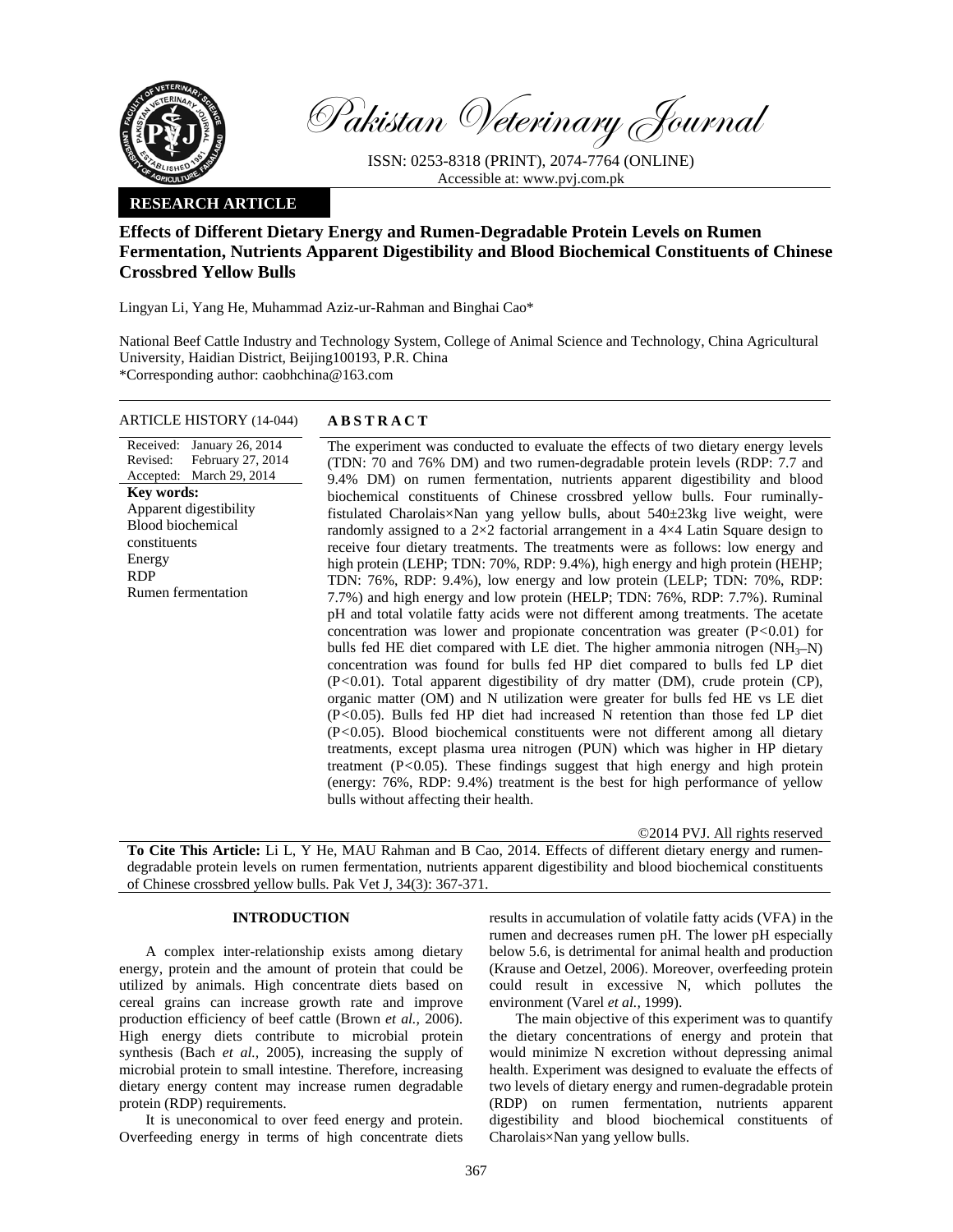#### **MATERIALS AND METHODS**

**Animals, feeds and management:** Four ruminallyfistulated Charolais×Nan yang yellow bulls, average 540±23kg live weight, were selected. Bulls were placed in a 2×2 factorial arrangement using 4×4 Latin Square design to evaluate the effects of two dietary energy levels (TDN: 70 and 76% DM) and two rumen degradable protein levels (RDP: 7.7 and 9.4% DM) on rumen fermentation, nutrients apparent digestibility and blood biochemical constituents. Rumen-undegradable protein (RUP) contents were similar in all treatments diet. Treatment groups were as follows: low energy and high protein (LEHP; TDN: 70%, RDP: 9.4%), high energy and high protein (HEHP; TDN: 76%, RDP: 9.4%), low energy and low protein (LELP; TDN: 70%, RDP: 7.7%) and high energy and low protein (HELP; TDN: 76%, RDP: 7.7%). Each experimental period lasted 16 days which included 13 days for dietary treatment adaption and three days for sample collection. Each bull was kept in individual sheltered pens of approximately  $20m^2$ . Bulls were fed twice daily at 06:00 and 18:00 and allowed to drink water freely. Dietary ingredient and nutrition levels are shown in Table 1.

**Table1:** Dietary ingredient and nutrition levels of different treatment (feed) groups

| Item                  |       | ΗP    | LP    |       |  |  |
|-----------------------|-------|-------|-------|-------|--|--|
|                       | LE    | HE    | LE    | HE.   |  |  |
| Ingredient (% DM)     |       |       |       |       |  |  |
| Ground corn           | 30.32 | 47.36 | 35.58 | 52.48 |  |  |
| Soybean meal          | 14.40 | 16.76 | 8.45  | 10.64 |  |  |
| Cottonseed meal       | 3.13  | 0.00  | 3.00  | 0.00  |  |  |
| Wheat bran            | 19.40 | 13.00 | 20.22 | 14.00 |  |  |
| Limestone             | 1.00  | 1.00  | 1.00  | 1.00  |  |  |
| Salt                  | 1.05  | 1.20  | 1.05  | 1.20  |  |  |
| Premix <sup>1</sup>   | 0.70  | 0.80  | 0.70  | 0.80  |  |  |
| Rice straw            | 30.00 | 20.00 | 30.00 | 20.00 |  |  |
| Nutrient level (% DM) |       |       |       |       |  |  |
| DM                    | 86.94 | 86.70 | 86.80 | 86.56 |  |  |
| CP                    | 14.05 | 14.00 | 11.96 | 11.90 |  |  |
| <b>RDP</b>            | 9.37  | 9.35  | 7.75  | 7.73  |  |  |
| <b>RUP</b>            | 4.69  | 4.65  | 4.20  | 4.27  |  |  |
| <b>TDN</b>            | 70.10 | 75.93 | 70.II | 76.34 |  |  |
| <b>NDF</b>            | 33.59 | 25.53 | 33.56 | 25.58 |  |  |
| <b>ADF</b>            | 18.27 | 13.10 | 17.98 | 12.85 |  |  |
| <b>NSC</b>            | 38.90 | 47.74 | 41.44 | 50.22 |  |  |
| Ca                    | 0.44  | 0.43  | 0.43  | 0.41  |  |  |
| P                     | 0.38  | 0.33  | 0.37  | 0.32  |  |  |

1. Vitamin and mineral premix contained per kilogram of DM: 3150IU Vitamin A, 1550 IU Vitamin D, 35.5 IU Vitamin E, 90 mg Fe, 100 mg Zn, 40 mg Mn, 11.5 mg Cu,0.71 mg I, 0.60 mg Se, 0.90 mg Co, 30 g/1000 kg Monensin.

#### **Sample Collection and Analyses**

**Ruminal contents:** During the sample collection period, ruminal fluid was collected every day at 0, 2, 4, 6, 8, 10 and 12 h after morning feeding to determine ruminal pH, the concentrations of VFA and NH<sub>3</sub>-N. Samples were collected from the rumen and squeezed through four layers of cheesecloth. Ruminal pH was measured immediately with a portable pH meter (HJ-90B), then samples were centrifuged at 5,000 rpm /min for 20 min, supernatant liquid was put into two 10 mL tubes. One subsample was analyzed for ammonia N by spectrophotometer (UV-1700, Shimazu Corporation) following the methods described by Broderick and Kang (1980). The other subsample was used for VFA analysis by gas chromatograph (GC-2014, Shimazu Corporation)

with a capillary column (Agilent HP-INNOWAX, 30 m long, 0.32 mm diameter, 0.50 μm film) using the method of Kim *et al.* (2013).

Feed, Fecal and urine samples: Feeds, refusals were weighted and samples were collected every day during the sample collection period. At the same time, fecal and urine of each individual bull was collected using total collection method. Fecal weigh was recorded and the sample (approximately 300g on a wet weight basis) was mixed with 75 mL 10% tartaric acid, then dried at 60˚C for 48h and grounded by 1-mm screen. Urine was put into containers having 200 mL 10% sulfuric acid.

Feed, refusal and fecal samples were used to analyze DM, CP and ash by using standard methods of AOAC (2000). NDF and ADF were determined using filter bags and fiber analyzer equipment (Fiber Analyzer, Ankom Technology, Macedon, NY) following a modification of the procedure of Van Soest *et al*. (1991). Apparent digestibility was determined by the formula:

(Nutrients in feed intake - nutrients in fecal) / Nutrients in feed intake  $\times$  100%. Total N of feed, refusal, fecal and urine were determined by the Kjeldahl method, as described by AOAC (2000) to calculate the N retention and utilization of the bulls.

**Blood biochemical constituents:** On the final day of the experiment trail, blood samples (about 10 mL) were collected from the jugular vein in tubes containing 12 mg of EDTA at 0,6,12 h after the morning feeding, plasma was separated by centrifugation at 5,000 rpm /min for 20 min at 4°C within 1 h of collection. The supernatant was collected and stored at -20°C until analysis. Blood biochemical constituents were determined by using Hitachi 7020 automated biochemistry analyzer (Hitachi Co., Tokyo, Japan). Glucose (Glu), triglycerides (TG), total proteins (TP) and plasma urea nitrogen (PUN) concentration were determined using the test kit with the methods of oxidase, GPO/PAP, biuret and Urease UV Liquid respectively.

**Statistical analysis:** Statistical analysis of the data was conducted using the PROC MIXED procedure of SAS (Version 9.0, SAS Inst. Inc., Cary, NC). Period, energy, RDP and the interaction of energy  $\times$  RDP were considered as fixed effects, whereas animal was considered as random effect. Differences were declared significant at P<0.05, when significance was detected, treatment means were compared by Tukey's Multiple Comparison Test.

Ruminal fermentation characteristics and blood samples collected at different times after feeding were analyzed for repeated measures. Repeated factors included days, sampling time after feeding and the day  $\times$  time interaction. For every analyzed variable, bull and period nested within treatment was considered as a subject. The covariance structure that yielded the smaller Akaike and Schwarz's Bayesian criterion was considered to be the most desirable for analysis.

#### **RESULTS**

**Rumen fermentation:** The effects of energy and RDP levels on rumen fermentation are shown in Table 2.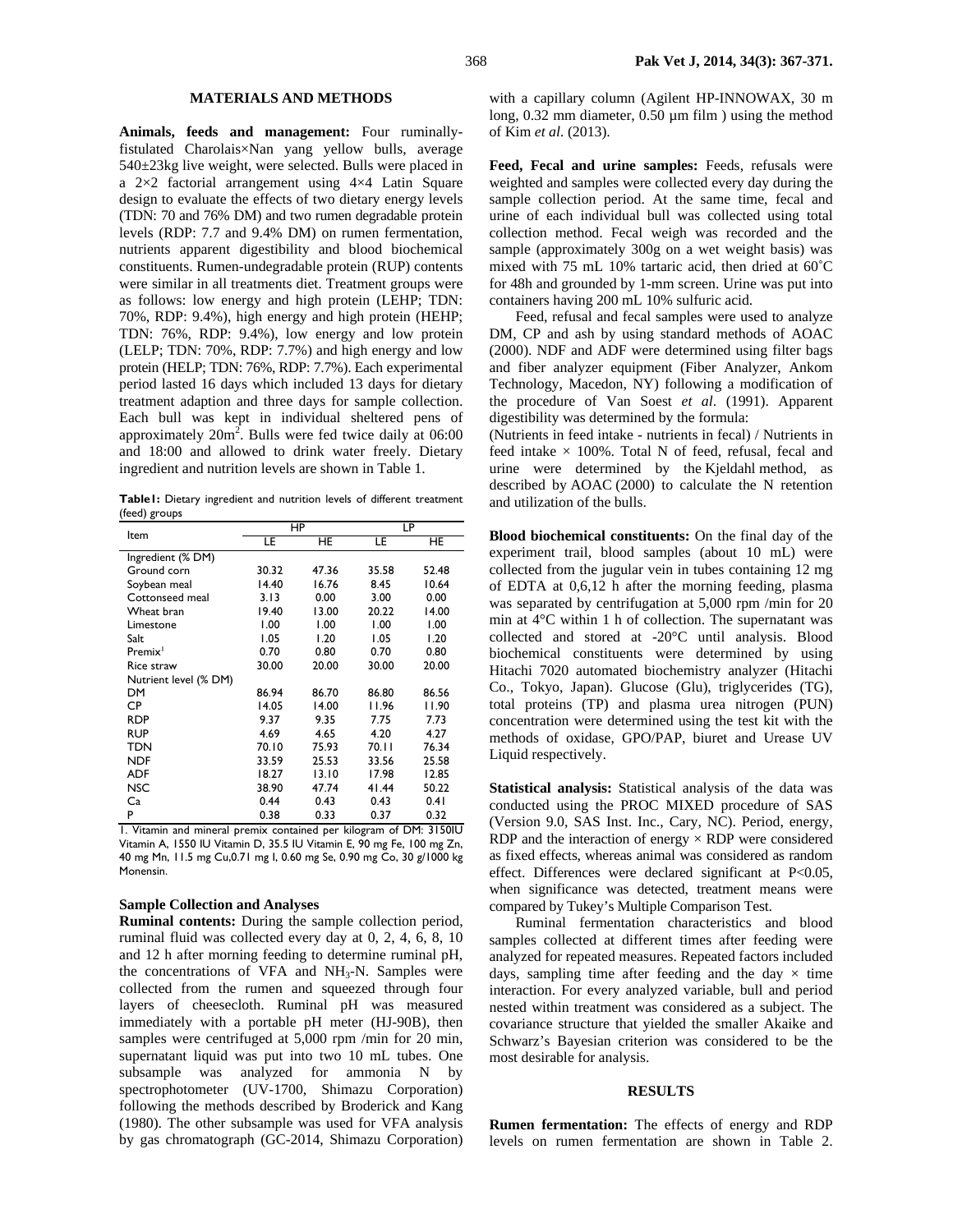Ruminal pH and total VFA concentrations of each treatment at different sampling times are shown in Figure 1 and Figure 2. Ruminal pH, total VFA and butyrate concentrations did not differ according to the treatments, averaged 6.51, 97.20 m*M* and 11.64 m*M,* respectively. Ruminal  $NH<sub>3</sub>-N$  and isovalerate concentration were greater for bulls fed HP diet compared with LP diet (6.35 vs 4.58 mg/dL; 2.92vs 2.62 m*M*, P<0.01). Bulls fed HE diet had a lower acetate concentration (56.47 vs 61.05 m*M*, P<0.01) and acetate: propionate ratio (2.57 vs 3.08, P<0.01), but a higher propionate (22.36 vs 20.22 m*M*, P<0.01) and isovalerate concentration (2.90 vs 2.64 m*M*, P<0.01) than those fed LE diet. The interaction of dietary energy and RDP levels was significant for isobutyrate, valerate concentrations and the ratio of acetate: propionate  $(P<0.05)$ .

**Nutrients digestibility and nitrogen balance:** The effects of energy and RDP levels on feed intake, nutrients apparent digestibility and N metabolism are shown in Table 3. DM and OM intake of bulls were non-different among the treatments. The bulls fed HP diet had a higher CP intake compared to those fed LP diet (1.44 vs 1.22 kg/d, P<0.01). Compared with bulls fed HE diet, the great NDF (3.45 vs 2.60 kg, P<0.01) and ADF (1.86 vs 1.33 kg, P<0.01) intake were found in the bulls fed LE diet. Bulls fed HE diet had increased apparent digestibility of DM  $(76.0 \text{ vs } 70.8\%, P<0.01), CP (75.2 \text{ vs } 71.5\%, P<0.01), and$ OM (79.5 $vs$  74.6%, P<0.01) compared with bulls fed LE diet. Apparent digestibility of NDF and ADF were similar among treatments, but they were slightly lower in HE treatments.

N intake and retention were higher as the RDP level increased  $(P<0.05)$ . Fecal N and urinary N of the bulls were not different among the treatments (P*>*0.05). N utilization was greater for bulls fed HE diet than those fed LE diet (P<0.05).

**Blood biochemical constituents:** Effects of energy and RDP levels on blood biochemical constituents are shown in Table 4. Blood plasma Glu, TG and TP concentrations were not affected by energy and RDP levels. PUN concentration increased with increasing RDP level in the diet (3.84 vs 3.25 m*M*, P<0.01).

#### **DISCUSSION**

**Rumen fermentation:** The ruminal pH is a critical parameter directly affecting microbial growth and rumen fermentation. Ruminal microorganisms are well adapted to develop in a pH varying from 5.6 to 7.0 (Hoover and Stokes, 1991). Ruminal pH of 5.6 or below is generally considered the threshold for ruminal acidosis which results in negative effects on normal rumen function. When beef cattle are fed high-grain diet, ruminal pH can range from 5.6 to 6.5, typically around 5.8 to 6.2 (Nagaraja and Titgemeyer, 2007). In the present study, average pH value was above 6.45 in each treatment. Ruminal pH fluctuates considerably in a 12-h period, between 5.98-6.85 which is within the optimum range for microorganisms growth and without risk for rumen acidosis (Fig. 1). The lowest pH value was detected at 4h or 6 h after morning feeding, and was mainly the result of



**Fig. 1:** Ruminal pH value of each treatment at different sampling time after feeding



**Fig. 2:** Ruminal total VFA concentration of each treatment at different sampling time after feeding

the accumulation of total VFAs, as carbohydrate fermentation was the highest during this time (Fig. 2). Figure 1 and Figure 2 show that the pH value increased because of the total VFAs were absorbed by rumen from 6h to 12h, which is in agreement with other researches (Rotger *et al.,* 2006; Whelan *et al.,* 2013).

Ammonia is used for microbial protein synthesis, the optimal level of NH3-N concentration for efficient digestion is from 5.0 to 30.0 mg/dL (Thao *et al.,* 2014). In the current study,  $NH<sub>3</sub>-N$  concentrations of the four treatments were between 4.45 and 6.68 mg/dL (Table 2).  $NH<sub>3</sub>-N$  concentrations in the lower RDP treatments were below 5.0 mg/dL. This might have been caused by the lower dietary RDP level that could not provide enough ammonia in the rumen, by which the efficiency of microbial protein synthesis could be affected.

Total VFAs concentrations were not different among the treatments, but rumen fermentation pattern was not the same. Acetate is the major end product of fiber fermentation and increased acetate concentration was observed in cattle fed higher level of dietary fiber (Felix *et al.,* 2012). On the other hand, the propionate concentration tended to increase with increasing dietary energy level by adding more non-structure carbohydrates (NSC) (Keady and Mayne, 2001). In the current study, HE diet contained more concentrate and less fiber than LE diet, so rumen fermentation pattern was changed. These results are consistent with other researches (Agle *et al.,* 2010b). Isovalerate concentration was greater for bulls fed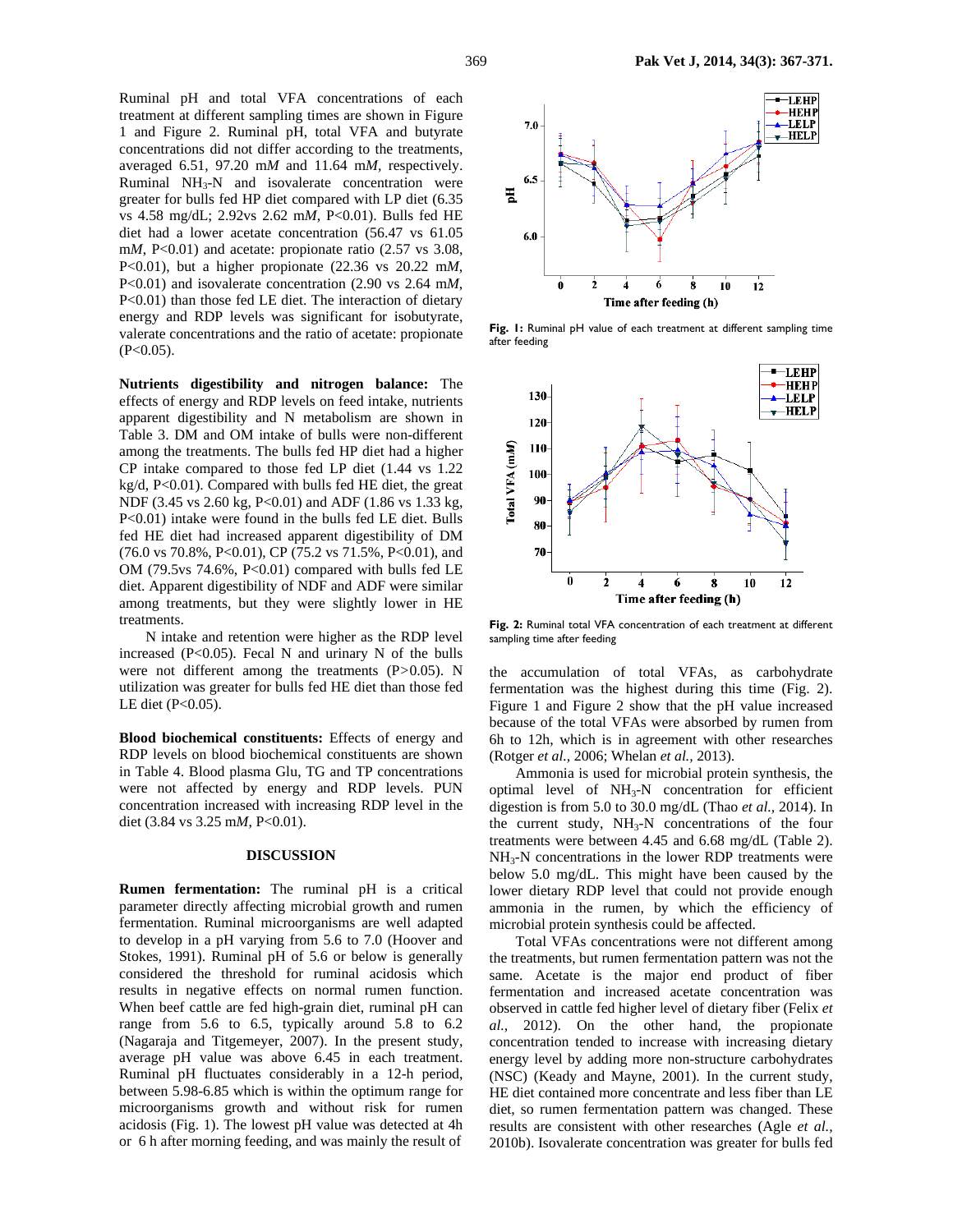**Table 2:** Effects of energy and RDP level on rumen fermentation index

| Item                                                                                                                                                                  | HP                 |                    | LP                |                    | <b>SEM</b> | <b>RDP</b> | Е       | <b>E</b> ×RDP |
|-----------------------------------------------------------------------------------------------------------------------------------------------------------------------|--------------------|--------------------|-------------------|--------------------|------------|------------|---------|---------------|
|                                                                                                                                                                       | LE                 | HE                 | LE                | HE                 |            |            |         |               |
| рH                                                                                                                                                                    | 6.45               | 6.52               | 6.51              | 6.57               | 0.05       | ns         | ns      | ns            |
| $NH3-N$ (mg/dL)                                                                                                                                                       | 6.68 <sup>a</sup>  | 6.01 <sup>a</sup>  | 4.45 <sup>b</sup> | 4.70 <sup>b</sup>  | 0.32       | $**$       | ns      | ns            |
| Volatile fatty acids (mM)                                                                                                                                             |                    |                    |                   |                    |            |            |         |               |
| Acetate                                                                                                                                                               | 61.11 <sup>a</sup> | 56.70 <sup>b</sup> | 60.99a            | 56.24 <sup>b</sup> | .40        | ns         | $*\ast$ | ns            |
| Propionate                                                                                                                                                            | $21.07^{ab}$       | 22.26 <sup>a</sup> | $19.36^{b}$       | 22.46 <sup>a</sup> | 0.59       | ns         | $*\ast$ | ns            |
| <b>Butyrate</b>                                                                                                                                                       | 11.69              | 11.93              | 11.38             | 11.55              | 0.38       | ns         | ns      | ns            |
| Isobutyrate                                                                                                                                                           | 1.81               | 1.65               | 1.52              | 1.81               | 0.10       | ns         | ns      | $\ast$        |
| Valerate                                                                                                                                                              | l.09               | 1.01               | 0.99              | 1.11               | 0.03       | ns         | ns      | *             |
| Isovalerate                                                                                                                                                           | 2.82 <sup>a</sup>  | 3.01 <sup>a</sup>  | 2.46 <sup>b</sup> | 2.78 <sup>a</sup>  | 0.09       | $**$       | $*\ast$ | ns            |
| <b>Total VFA</b>                                                                                                                                                      | 99.59              | 96.56              | 96.71             | 95.95              | 2.19       | ns         | ns      | ns            |
| Acetate: propionate                                                                                                                                                   | 2.95 <sup>b</sup>  | 2.59 <sup>c</sup>  | 3.21 <sup>a</sup> | 2.54 <sup>c</sup>  | 0.08       | ns         | $*$     | $\ast$        |
| Significance: *(BCO,05) **(BCO,01), no not cignificant (BN),05); <sup>ab</sup> Means within same row with the same superscript letter are not cignificantly different |                    |                    |                   |                    |            |            |         |               |

 $\cdot$ (P<0.01), ns not significant (P>0.05);  $^{\text{a b}}$  Means within same row with the same superscript letter are not significantly different (P>0.05); m*M* = 0.001 mol/L

**Table 3:** Effects of energy and RDP level on feed intake, nutrients apparent digestibility and N metabolism

| Item                       | HP                  |                    | LP                 |                     |            | <b>RDP</b> | Е          |               |
|----------------------------|---------------------|--------------------|--------------------|---------------------|------------|------------|------------|---------------|
|                            | LE                  | HE                 | LE                 | HE                  | <b>SEM</b> |            |            | <b>E</b> ×RDP |
| Feed intake (kg/d)         |                     |                    |                    |                     |            |            |            |               |
| <b>DM</b>                  | 10.26               | 10.20              | 10.24              | 10.16               | 0.02       | ns         | ns         | ns            |
| <b>CP</b>                  | 1.44 <sup>a</sup>   | 1.43 <sup>a</sup>  | 1.22 <sup>b</sup>  | 1.21 <sup>b</sup>   | 0.01       | $**$       | ns         | ns            |
| OM                         | 9.31                | 9.35               | 9.29               | 9.30                | 0.05       | ns         | ns         | ns            |
| <b>NDF</b>                 | 3.45 <sup>a</sup>   | 2.60 <sup>b</sup>  | $3.44^a$           | 2.60 <sup>b</sup>   | 0.03       | ns         | $**$       | ns            |
| <b>ADF</b>                 | 1.87 <sup>a</sup>   | 1.34 <sup>b</sup>  | 1.84 <sup>a</sup>  | 1.31 <sup>b</sup>   | 0.03       | ns         | $\ast\ast$ | ns            |
| Apparent digestibility (%) |                     |                    |                    |                     |            |            |            |               |
| <b>DM</b>                  | $71.50^{ab}$        | 77.00 <sup>a</sup> | 70.00 <sup>b</sup> | 75.00 <sup>a</sup>  | 1.44       | ns         | $\ast\ast$ | ns            |
| <b>CP</b>                  | 72.85 <sup>ab</sup> | 77.15 <sup>c</sup> | 70.06 <sup>b</sup> | 73.18 <sup>ac</sup> | 1.55       | ns         | $\ast\ast$ | ns            |
| OM                         | 75.63ab             | 80.13 <sup>a</sup> | 73.63 <sup>b</sup> | 78.88 <sup>a</sup>  | 1.28       | ns         | $**$       | ns            |
| <b>NDF</b>                 | 63.50               | 59.00              | 61.50              | 51.50               | 4.70       | ns         | ns         | ns            |
| <b>ADF</b>                 | 60.00               | 57.50              | 55.50              | 54.00               | 4.59       | ns         | ns         | ns            |
| N metabolism $(g/d)$       |                     |                    |                    |                     |            |            |            |               |
| N intake                   | 230.64              | 228.48             | 195.95             | 193.45              | 0.53       | $**$       | ns         | ns            |
| Fecal N                    | 62.62               | 56.02              | 54.76              | 51.88               | 2.56       | ns         | ns         | ns            |
| Urinary N                  | 78.08               | 75.74              | 69.01              | 62.25               | 3.02       | ns         | ns         | ns            |
| N retention                | 89.95 <sup>a</sup>  | 96.72a             | 72.18 <sup>b</sup> | 79.31 <sup>b</sup>  | 2.84       | *          | ns         | ns            |
| N utilization (%)          | 39.00 <sup>ab</sup> | 42.33 <sup>b</sup> | 36.83a             | 41.00 <sup>b</sup>  | 1.95       | ns         | *          | ns            |

Significance: \*(P<0.05), \*\*(P<0.01), ns not significant (P>0.05); <sup>a b</sup> Means within same row with the same superscript letter are not significantly different (P>0.05).

**Table 4:** Effects of energy and RDP level on blood biochemical constituents

| Item         | HP                |                              | LP                |                   |      |     | - SEM RDP E E×RDP |
|--------------|-------------------|------------------------------|-------------------|-------------------|------|-----|-------------------|
|              | LE.               | HF.                          | ΤF                | HF                |      |     |                   |
| TP(g/L)      |                   | 77.98 78.20 77.29 77.85 1.95 |                   |                   | ns   | ns  | ns                |
| Glucose (mM) | 3.66              | 3.65                         | 3.64              | 3.66 0.10         | ns   | ns  | ns                |
| TG (mM)      | 0.13              | 0.12                         | 0.13              | $0.11 \quad 0.01$ | ns   | ns  | ns                |
| $PUN$ (mM)   | 3.98 <sup>a</sup> | 3.69 <sup>b</sup>            | 3.41 <sup>c</sup> | $3.08^d$ 0.06     | $**$ | $*$ | ns                |

Significance: \*(P<0.05), \*\*(P<0.01), ns not significant (P>0.05);  $a^{b}$ Means within same row with the same superscript letter are not significantly different (P>0.05).

HP diet compared to those fed LP diet. Isovalerate is mainly built up from the degradation products of the amino acids (Scott *et al.,* 2013). That is why higher isovalerate concentration was found in HP treatment.

**Effect of different treatments on nutrients digestibility:** Digestibility is usually determined by the absorption and the passage rate of feed in gastrointestinal tract. Passage rate is always positively related to the DMI (Clark *et al.,* 1992). DM and OM intake were similar among the treatments, increasing energy level improved the utilization of diet. Pereira *et al*. (2008) and Benchaar *et al*. (2012) reported that total-tract apparent digestibility of DM and OM was increased by increasing concentrate proportion in the diet. The digestibility of NDF and ADF had the tendency to decrease as the energy level increased. It was similar to what was found by Bailey *et al*. (2012). One reason for this might be the decrease of ruminal pH value, because cellulolysis would be seriously

inhibited when ruminal pH is below 6.2 (Anantasook *et al.,* 2013). Reduction in ruminal pH below 6.3 in dairy cows resulted in a 3.6 percentage unit decline in ADF digestion per 0.1 pH unit decrease (Erdman, 1988). Another explanation might be the competitive inhibition among microorganism, the ruminal microorganisms use non-structure carbohydrate first, which inhibits the growth of cellulolytic bacteria. So the decreased number of cellulolytic bacteria leads to the reduction of the fiber digestion. In the present study, pH values were not different among treatments, so the digestibility of NDF and ADF can be explained by the inhibition theory among microorganisms.

RDP is essential for microbial growth, so the different protein levels affect the quantity and activity of the microorganisms, which indirectly influences the nutrients digestibility. Huyen *et al*. (2012) reported that beef cattle fed increasing amounts of mulberry leaf pellet (MUP) showed increased nutrients apparent digestibility. However, other reports found that apparent digestibility of the nutrients was not affected by different levels of protein (Kokkonen *et al.,* 2002; Agle *et al.,* 2010a). Broderick (2003) found that the digestibility of NDF and ADF increased with increasing protein level for dairy cows, but Koster *et al.* (1996) observed no such effects on digestibility. The results in the present study revealed that the RDP level met the needs of microorganisms growth, so dynamic balance between absorption and passage rate was not disturbed.